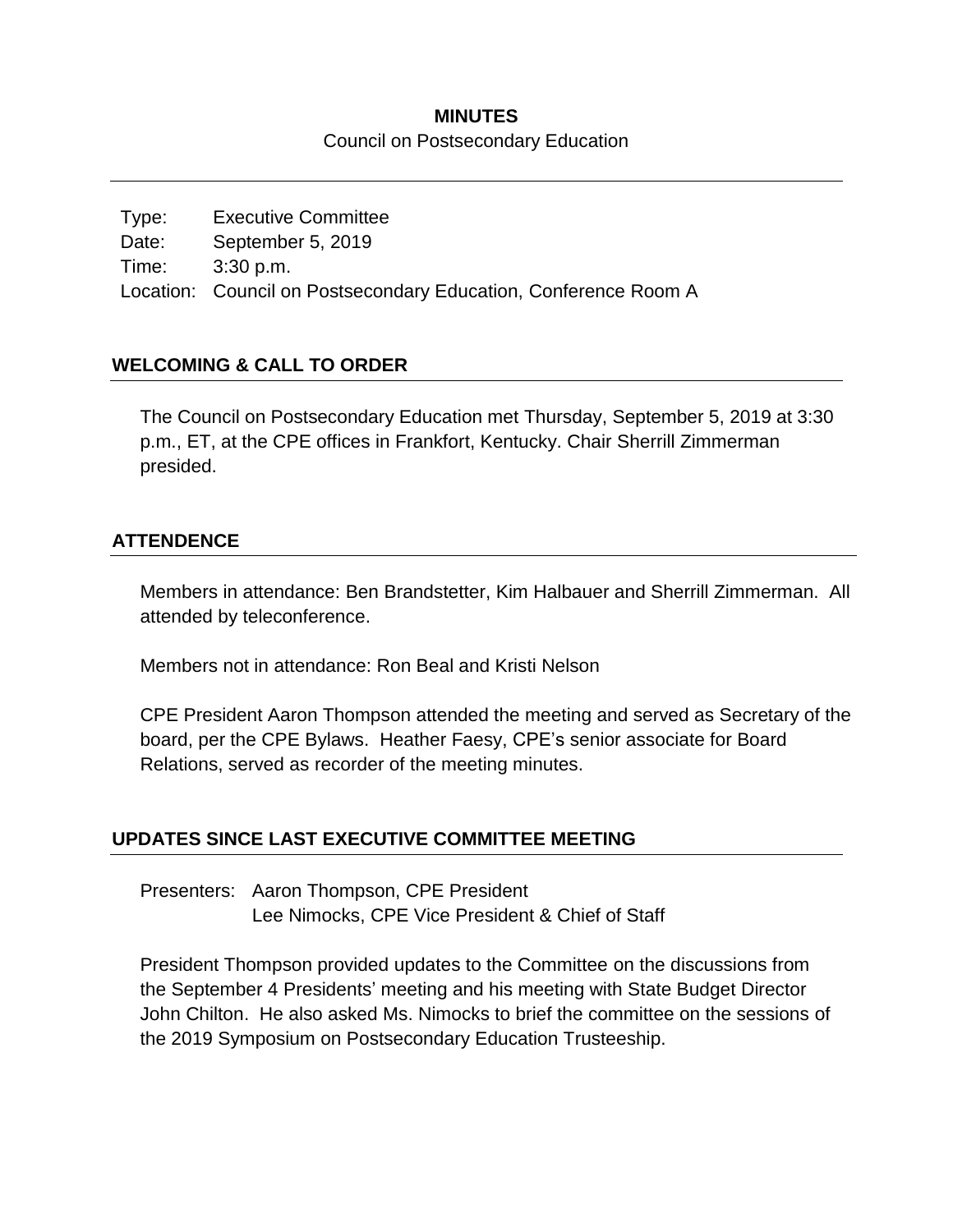# **CPE PLANNING DOCUMENT THROUGH 2020**

Presenters: Lee Nimocks, CPE Vice President & Chief of Staff

Ms. Nimocks presented the agency planning priorities document through 2020. The planning document was developed to help frame and advance the work and activities of CPE through 2020. It was driven by (1) the key priorities of CPE board, (2) the statewide goals of the 2016-2021 Strategic Agenda for Postsecondary Education and educational attainment goal, and (3) the performance items in President Thompson's contract. It includes four overarching goals to drive postsecondary change and improvement in the Commonwealth.

- 1. Build broad understanding that higher education is the key to personal opportunity and Kentucky's economic growth.
- 2. Make higher education affordable for all Kentuckians.
- 3. Ensure more students earn degrees or certificates regardless of race, income, age, or geography.
- 4. Meet Kentucky's current and future workforce needs through high-quality, innovative programs.

Discussions regarding the plan of work progress will continue at future meetings.

# **LARGE PURCHASE THRESHOLDS**

Presenter: Travis Powell, CPE's Vice President and General Counsel

Mr. Powell provided an overview of the CPE's current contract approval process, which is consistent with other Executive Branch agencies. He also discussed the contract review and purchasing approval practices of the other university boards (instate and out-of-state) as well as the practices of various other Kentucky state boards. Finally, he also provided the Committee with the 2019-20 approved budget with more detail of how funds are planned to be spent during the fiscal year.

Following a discussion of the various types of contacts and how an additional review by the Executive Committee may impact current processes, the Committee asked staff to provide a list of contracts by dollar range amounts at its next meeting. Also suggested receiving a monthly update at each executive committee meeting regarding contracts. Discussions on the matter will continue.